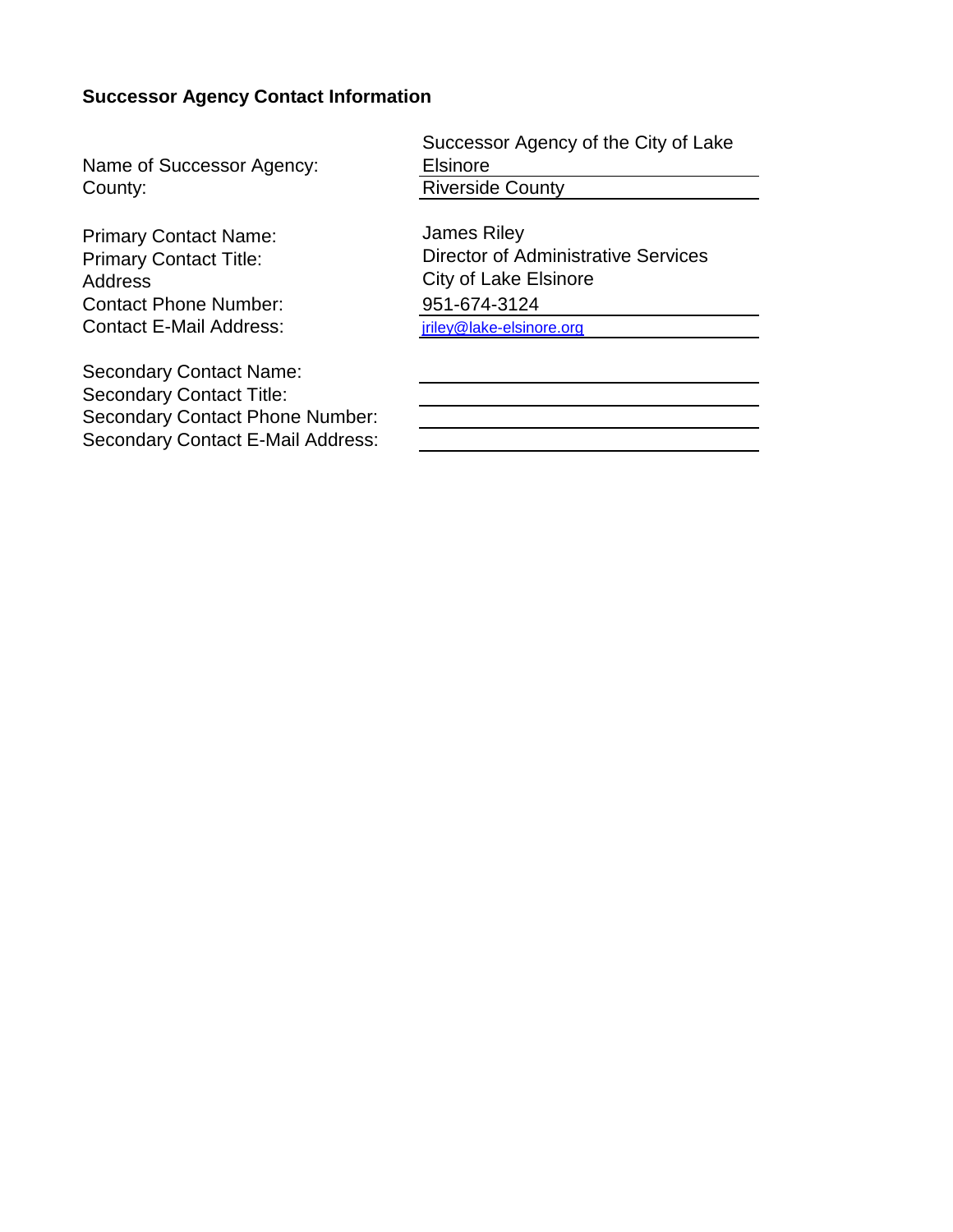## **SUMMARY OF RECOGNIZED OBLIGATION PAYMENT SCHEDULE**

Filed for the January 1, 2013 to June 30, 2013 Period

**Name of Successor Agency:** Successor Agency of the City of Lake Elsinore

| <b>Outstanding Debt or Obligation</b>                                                                                     |                                                                                                                                                                                                                                                                                                                                                    |   |                                              |  |  |  |  |
|---------------------------------------------------------------------------------------------------------------------------|----------------------------------------------------------------------------------------------------------------------------------------------------------------------------------------------------------------------------------------------------------------------------------------------------------------------------------------------------|---|----------------------------------------------|--|--|--|--|
| <b>Current Period Outstanding Debt or Obligation</b>                                                                      |                                                                                                                                                                                                                                                                                                                                                    |   |                                              |  |  |  |  |
| в<br>D                                                                                                                    | Available Revenues Other Than Anticipated RPTTF Funding<br>Anticipated Enforceable Obligations Funded with RPTTF<br>Anticipated Administrative Allowance Funded with RPTTF<br>Total RPTTF Requested $(B + C = D)$                                                                                                                                  |   | 252,474<br>5,299,497<br>157,500<br>5,456,997 |  |  |  |  |
|                                                                                                                           | Total Current Period Outstanding Debt or Obligation $(A + B + C = E)$ Should be the same amount as ROPS form six-month total                                                                                                                                                                                                                       |   | 5,709,471                                    |  |  |  |  |
|                                                                                                                           | Enter Total Six-Month Anticipated RPTTF Funding (Obtain from county auditor-controller)<br>Variance $(E - D = F)$ Maximum RPTTF Allowable should not exceed Total Anticipated RPTTF Funding                                                                                                                                                        |   | 5,408,152<br>(48, 845)                       |  |  |  |  |
| Prior Period (January 1, 2012 through June 30, 2012) Estimated vs. Actual Payments (as required in HSC section 34186 (a)) |                                                                                                                                                                                                                                                                                                                                                    |   |                                              |  |  |  |  |
| G<br>н                                                                                                                    | Enter Estimated Obligations Funded by RPTTF (Should be the lesser of Finance's approved RPTTF amount including admin allowance or the actual amount distributed)<br>Enter Actual Obligations Paid with RPTTF<br>Enter Actual Administrative Expenses Paid with RPTTF<br>Adjustment to Redevelopment Obligation Retirement Fund $(G - (H + I) = J)$ |   | 5,648,900<br>5,241,793<br>497,005            |  |  |  |  |
| ĸ                                                                                                                         | Adjusted RPTTF (The total RPTTF requested shall be adjusted if actual obligations paid with RPTTF are less than the estimated obligation amount.)                                                                                                                                                                                                  | 5 | 5,456,997                                    |  |  |  |  |

Certification of Oversight Board Chairman:

Pursuant to Section 34177(m) of the Health and Safety code, Name Title Control of the Health and Safety code, I hereby certify that the above is a true and accurate Recognized Obligation Payment Schedule for the above named agency.

Signature **Date**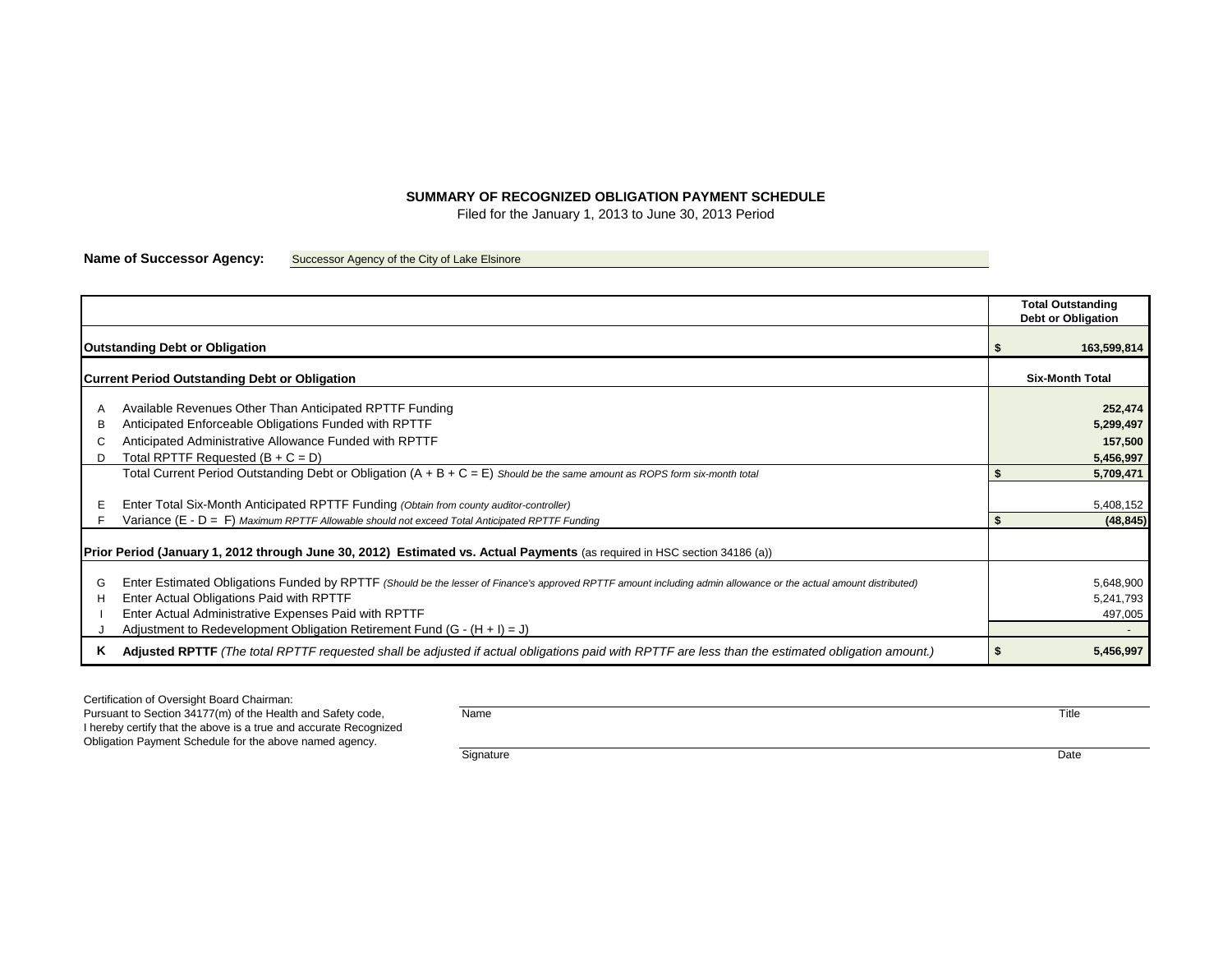Name of Successor Agency: Successor Agency of the City of Lake Elsinore

### County: **Riverside County Riverside County Riverside County Riverside County Riverside County Oversight Board Approval Date:**

#### **RECOGNIZED OBLIGATION PAYMENT SCHEDULE (ROPS III) January 1, 2013 through June 30, 2013**

|                |                                                |                                         |                         |                                                          |                                                                                                                                                                                                                                                                                                 |                    |                                                   |                         | <b>Funding Source</b> |          |         |           |              |         |                 |
|----------------|------------------------------------------------|-----------------------------------------|-------------------------|----------------------------------------------------------|-------------------------------------------------------------------------------------------------------------------------------------------------------------------------------------------------------------------------------------------------------------------------------------------------|--------------------|---------------------------------------------------|-------------------------|-----------------------|----------|---------|-----------|--------------|---------|-----------------|
|                |                                                |                                         |                         |                                                          |                                                                                                                                                                                                                                                                                                 |                    | Total                                             | <b>Total Due During</b> |                       |          |         |           |              |         |                 |
|                |                                                | Contract/Agreement                      | Contract/Agreement      |                                                          |                                                                                                                                                                                                                                                                                                 |                    | <b>Outstanding Debt</b>                           | <b>Fiscal Year</b>      |                       | Bond     | Reserve | Admin     |              |         |                 |
|                | Item # Project Name / Debt Obligation          | <b>Execution Date</b>                   | <b>Termination Date</b> | Payee                                                    | <b>Description/Project Scope</b>                                                                                                                                                                                                                                                                | Project Area       | or Obligation                                     | 2012-13                 | <b>LMIHF</b>          | Proceeds | Balance | Allowance | <b>RPTTF</b> | Other   | Six-Month Total |
|                | <b>Grand Total</b>                             |                                         |                         |                                                          |                                                                                                                                                                                                                                                                                                 |                    | 163,599,814                                       | 10,555,245              |                       |          |         | 157,500   | 5,299,497    | 252,474 | 5,709,471       |
|                | Tax Allocation Revenue Bonds, 2010<br>Series A | 2/1/2010                                | 9/1/2033                | Union Bank, N.A.                                         | Bond issue to fund housing & non-housing projects                                                                                                                                                                                                                                               | All                | 27,247,135.47                                     | 1,146,581.26            |                       |          |         |           | 494,716      |         | 494,716         |
| $\overline{2}$ | Tax Allocation Revenue Bonds, 2010<br>Series B | 5/1/2010                                | 9/1/2025                | Union Bank, N.A.                                         | Bond issue to fund housing projects                                                                                                                                                                                                                                                             | Housing            | 12,936,687.52                                     | 1,218,550.00            |                       |          |         |           | 468,825      |         | 468,825         |
| $\mathbf{R}$   | Tax Allocation Revenue Bonds, 2010<br>Series C | 11/1/2010                               | 9/1/2030                | Union Bank, N.A.                                         | Bond issue to fund non-housing projects                                                                                                                                                                                                                                                         | Project I and I    | 41,640,692.10                                     | 2,788,313.76            |                       |          |         |           | 1,109,707    |         | 1,109,707       |
|                | Tax Allocation Revenue Bonds, 2011<br>Series A | 1/1/2011                                | 9/1/2021                | Union Bank, N. A.                                        | Bond issue to fund non-housing projects                                                                                                                                                                                                                                                         | Project I          | 7,260,081.25                                      | 964,112.50              |                       |          |         |           | 371,356      |         | 371,356         |
|                | Local Agency Revenue Bonds, 2011 Series        | 4/1/2011                                | 9/1/2038                | Union Bank, N.A.                                         | Bond issue to fund non-housing projects                                                                                                                                                                                                                                                         | Project II and III | 9,787,253.75                                      | 471,152.50              |                       |          |         |           | 213,516      |         | 213,516         |
|                | 6 Fiscal Agent Fees                            | 2/1/2010                                | 9/1/2038                | Union Bank, N.A.                                         | Annual fiscal agent fees for bonds issues                                                                                                                                                                                                                                                       | All                | 204,925.00                                        | 54.674.96               |                       |          |         |           | 5.900        |         | 5.900           |
|                | 7 Bond Disclosure Services                     |                                         | 2/15/2038               | HdL Coren & Cone                                         | Annual continuing disclosure for bond issues                                                                                                                                                                                                                                                    | All                | 93,500.00                                         | 5,250                   |                       |          |         |           | 5,250        |         | 5,250           |
|                | 8 MG/Chelsea Outlet OPA                        | 12/26/1989                              | 2015                    | MG/Chelsea                                               | Property tax revenue reimbursement                                                                                                                                                                                                                                                              | Project I          | 2.085.243.50                                      | 109.513                 |                       |          |         |           | 109.513      |         | 109.513         |
|                | 9 Walmart DDA                                  | 1993                                    | Completed               | <b>Wal-Mart Stores</b>                                   | Property tax revenue reimbursement                                                                                                                                                                                                                                                              | Project II         | 0.00                                              |                         |                       |          |         |           |              |         |                 |
|                | 10 Oakgroves DDA                               | 12/12/1993                              | 1/30/2016               | Oak Grove Equities                                       | Property tax revenue reimbursement                                                                                                                                                                                                                                                              | Project II         | 2,329,952.77                                      | 66,610                  |                       |          |         |           | 66,610       |         | 66,610          |
|                | 11 EVMWD - Amber Ridge                         | 3/18/1993                               | 2038                    | EVMWD                                                    | Property tax revenue reimbursement                                                                                                                                                                                                                                                              | Project III        | 223,282.00                                        | 60,740                  |                       |          |         |           | 60.740       |         | 60,740          |
|                | 12 Summerly DDA                                | 3/11/2011                               | 2038                    | McMillin Summerly LLC and Civic<br>Partners-Elsinore LLC | DDA pledges a portion of property tax revenues through<br>2038. Total outstanding debt or obligation is estimated<br>based on projections of tax revenue growth at 2% per<br>annum. If property values and corresponding revenues                                                               | Project II and III | 8,555,538.00                                      | 324,485                 |                       |          |         |           | 95,776       |         | 95,776          |
|                | 13 Summerly DDA Extraordinary Infrastructure   | 3/11/2011                               | 2038                    | Mc Millin Summerly LLC                                   | grow at a higher or lower rate than 2% per annum, the<br>total obligation will similarly increase or decreased. DDA<br>pledges a portion of tax increment for so long as the<br>Agency receives tax increment                                                                                   | Project II and III | 2,085,293.00                                      |                         |                       |          |         |           |              |         |                 |
|                | 14 Summerly DDA Special Counsel                |                                         |                         | Fulbright & Jaworski L.L.P.                              | egal Services                                                                                                                                                                                                                                                                                   | Project II and III |                                                   | Not Applicable          |                       |          |         |           |              |         |                 |
|                | 15 Summerly DDA Annual Report                  |                                         |                         | HdL Coren & Cone                                         | <b>Fiscal Reporting Services</b>                                                                                                                                                                                                                                                                | Project II and III | Not Applicable                                    |                         |                       |          |         |           |              |         | $\sim 10$       |
|                | 16 Stadium Agreement                           | 7/15/2007                               | Terminated              | Diamond Stadium Group                                    | Annual Capital Contribution                                                                                                                                                                                                                                                                     | All                | 0.00<br>$\sim$                                    |                         |                       |          |         |           |              |         | <b>Contract</b> |
|                | 17 Seismic Retrofit Project                    |                                         | Completed               | FEMA\City of Lake Elsinore                               | Seismic Retrofit Project                                                                                                                                                                                                                                                                        | Project I          | 0.00                                              |                         |                       |          |         |           |              |         | na.             |
|                | 18 City Reimbursement LERA                     | 7/1/2000                                | 2/1/2032                | City of Lake Elsinore                                    | City Reimbursement LERA - Debt Service                                                                                                                                                                                                                                                          | All                | 14,080,000.00                                     | 704,000                 |                       |          |         |           | 352,000      |         | 352,000         |
|                | 19 Housing Fund Loan                           | Amount repayable by<br>operation of law | <b>TBD</b>              | Housing Fund                                             | Repayment of SERAF                                                                                                                                                                                                                                                                              | All                | 2,250,000.00                                      |                         |                       |          |         |           |              |         |                 |
|                | 20 Housing Fund Loan                           | 12/1/1995                               | 7/30/1905               | Housing Fund                                             | Payments on principal and interest on loan of bond proceeds<br>from the housing fund. Payments made in any given fiscal year<br>are calculated and disbursed based on available property tax<br>revenue funds after deductions for payment of all other debts<br>and obligations of the Agency. | All                | 28,691,594.70                                     | 1,385,448               |                       |          |         |           | 1,385,448    |         | 1,385,448       |
|                | 21 City Bond Debt Service Requirements         | 7/1/2000                                | Until Paid              | City of Lake Elsinore                                    | The 1997 Lease Advances and the Additional Advances shall<br>be repayable from all available surplus revenues of the Agency<br>after payment of scheduled debt services on outstanding<br>bonded debt of the Agency.                                                                            | All                | 146,069.17                                        | 146,069                 |                       |          |         |           | 146,069      |         | 146,069         |
|                | 22 Legal Services                              | 9/27/2005                               |                         | Leibold McClendon & Mann                                 | egal services for projects, bonds & DDA/Stadium Agreement<br>compliance.                                                                                                                                                                                                                        | All                | To be determined<br>based on services<br>provided | 192,000                 |                       |          |         |           | 96,000       |         | 96,000          |
|                | 23 Consultant Fees                             | 10/23/2007                              |                         | HdL Coren & Cone                                         | Tax Projections for bond & DDA compliance                                                                                                                                                                                                                                                       | All                | To be determined<br>based on services<br>provided | 37,500                  |                       |          |         |           | 18,750       |         | 18,750          |
|                | 24 Tax Sharing Calculations                    | 7/24/2009                               |                         | HdL Coren & Cone                                         | Annual tax sharing calculations updates                                                                                                                                                                                                                                                         | All                | 0.00                                              |                         |                       |          |         |           |              |         |                 |
|                | 25 Contract for Auditing Services              | 4/28/2010                               |                         | Diehl, Evans & Co., LLP                                  | Bond disclosure compliance                                                                                                                                                                                                                                                                      | All                |                                                   | 13.700                  |                       |          |         |           |              |         | $\sim$ $-$      |
|                | 26 Employee Costs                              |                                         |                         | City of Lake Elsinore                                    | City Staff Support reimbursement                                                                                                                                                                                                                                                                | All                |                                                   | $\sim$                  |                       |          |         |           |              |         | <b>Contract</b> |
|                | 27 Other Administrative Costs                  |                                         |                         | City of Lake Elsinore                                    | Other Administrative Costs                                                                                                                                                                                                                                                                      | All                |                                                   | $\sim$                  |                       |          |         |           |              |         | $\sim 10$       |
|                | 28 Estimated Admin Cost                        |                                         |                         | City of Lake Elsinore                                    | City Staff Support/other admin reimbursement 2012-13                                                                                                                                                                                                                                            | All                |                                                   | 314,760                 |                       |          |         | 157,500   |              |         | 157,500         |
|                | 29 Stadium License Agreement                   | 3/15/2001                               | 12/31/2016              | Lake Elsinore Storm, LP                                  | License to use stadium for baseball games                                                                                                                                                                                                                                                       | Project III        | 575.293.96                                        | 69.099                  |                       |          |         |           |              | 69.099  | 69.099          |
|                | 30 Stadium Maintenance Agreement               | 3/15/2001                               | 12/31/2016              | Lake Elsinore Storm, LP                                  | Agreement to maintain baseball field and facilities                                                                                                                                                                                                                                             | Project III        | 915,230.18                                        | 109,929                 |                       |          |         |           |              | 109.929 | 109,929         |
| 31             | Stadium Concession Agreement                   | 1/30/2002                               | 12/31/2016              | Golden State Concessions and<br>Catering                 | Provision of concessions for baseball games                                                                                                                                                                                                                                                     | Project III        | <b>TBD</b>                                        | 17,000                  |                       |          |         |           |              | 17,000  | 17,000          |
|                | 32 Stadium Operation and Maintenance           | 1/1/2013                                |                         | Various                                                  | Operation and maintenance of the baseball stadium                                                                                                                                                                                                                                               | Project III        | 2.492.042.00                                      | 355.757                 |                       |          |         |           | 299.321      | 56.446  | 355,767         |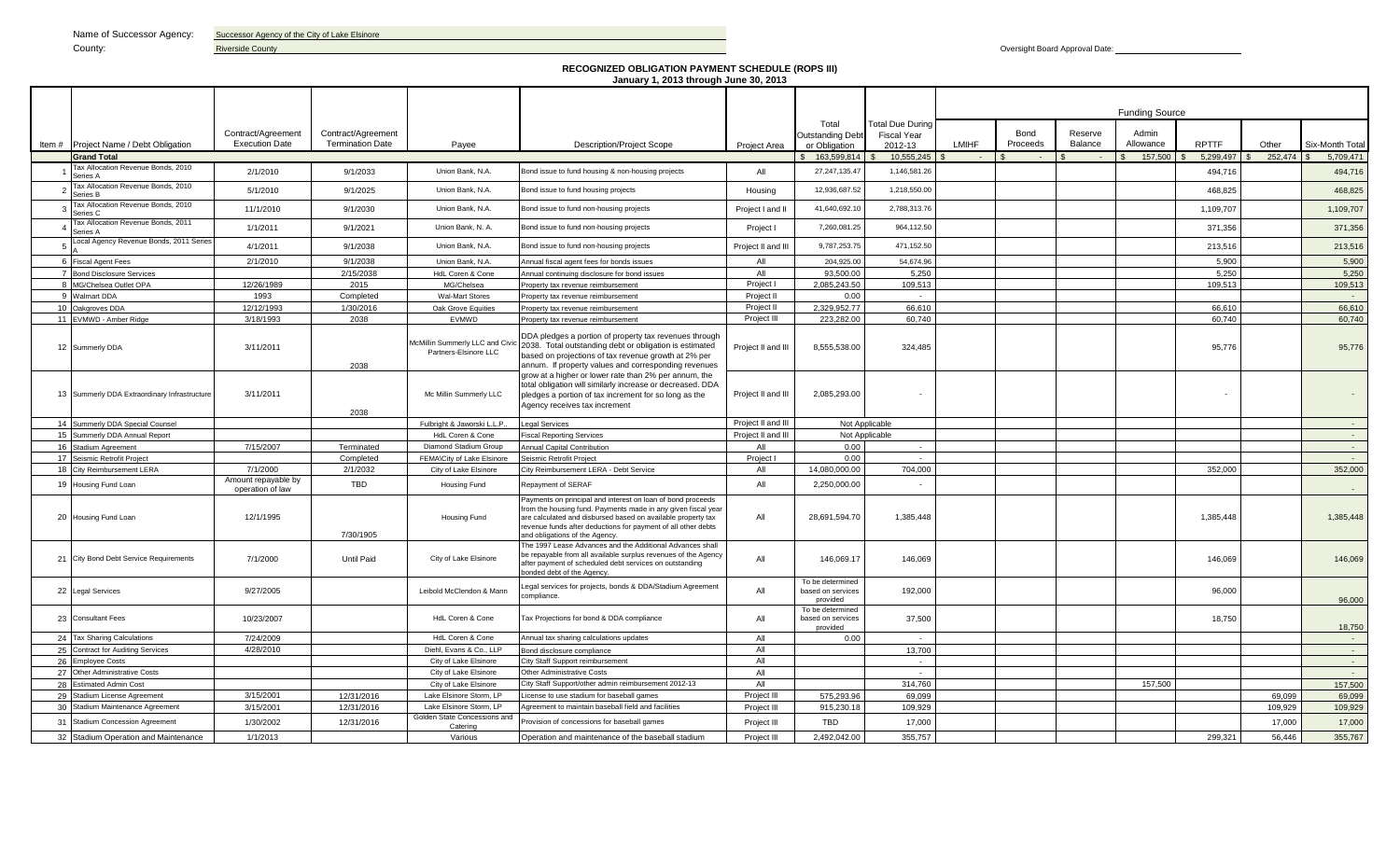County: Riverside County

Name of Successor Agency: Successor Agency of the City of Lake Elsinore

#### **RECOGNIZED OBLIGATION PAYMENT SCHEDULE (ROPS III) -- Notes (Optional) January 1, 2013 through June 30, 2013**

**Item # Notes/Comments** 16, 29-32 Effective December 31, 2012, the existing tenant, Diamond Stadium Group, has exercised its right to terminate the Stadium Agreement referenced in line 16 of page 1 of the ROPS. The Stadium Agreement required that Stadium Agreement be tolled during the term of the Stadium Agreement. Those agreements (the Stadium License Agreement, Stadium Maintenance Agreement and Stadium Concession Agreement - collectively the "New Stadium Agreemen terms upon the expiration or earlier termination of the Stadium Agreement. The New Stadium Agreements are listed in lines 29, 30, and 31 of page 1 of the ROPS. In addition, the Agency will incur additional costs to operate of the Stadium Agreement, such as utilities, materials, grounds maintenance, staff and stadium administration. The ongoing operation and maintenance of the Stadium is necessary for the Agency to fulfill its obligations und costs to operate and maintain the stadium are listed on line 32 of the ROPS. The new Stadium License Agreement requires that the licensee pay a license fee to the Agency for its use of the stadium for baseball games and certain other events, and the new Stadium Concession Agreement requires payment revenue. The Agency will use the proceeds of such fees to pay certain costs associated with the Stadium. The costs paid with the fees are reflected in the column entitled "Funding Source - Other." The costs to operate and reflected in the column entitled "Funding Source – RPTTF." On line 32 of page 1 of the ROPS, in the column entitled "Total Outstanding Debt or Obligation," the Agency has estimated such amount through 2016 based on 2% annual increases through 2016. The actual costs will vary based nuch costs to operate and regularly maintain the stadium increase or decrease over time, and what kind of capital outlay is required over time to maintain the stadium in its current condition. Capital expenses over time co